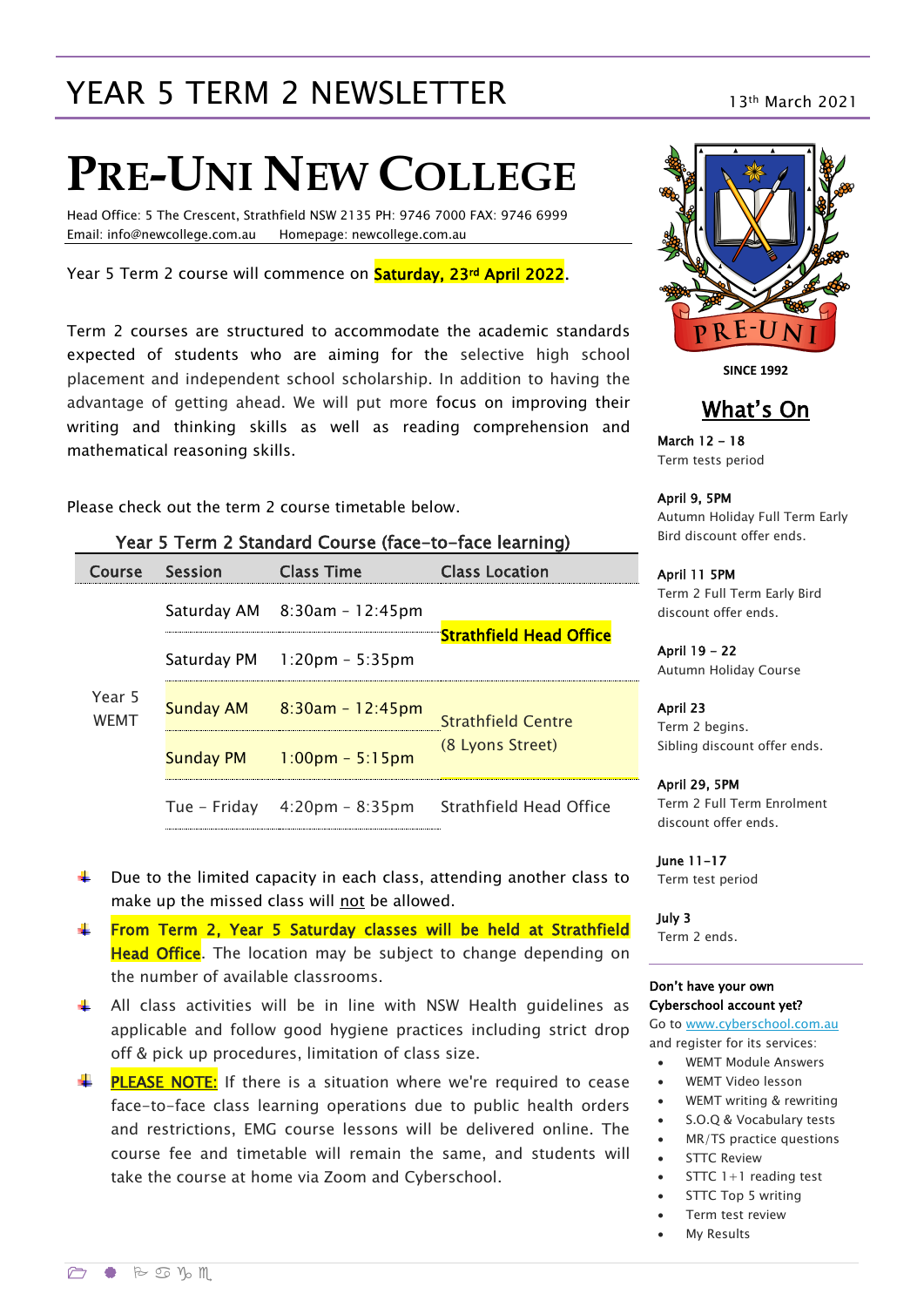## YEAR 5 TERM 2 NEWSLETTER

# Year 5 WEMT Course

Year 5 WEMT course is introducing the new modules with its updated curriculum. It requires a significant commitment of weekly module work that includes a new thinking skills component to help students build a solid foundation for the 2023 selective school placement test.

The writing module teaches students the most efficient ways in organising writing structure with a focus on developing critical thinking and reasoning skills. English lesson will focus on reading skills and practising reading comprehension and multiple-choice questions. Mathematics lessons are essential for students to thoroughly understand mathematical theories, principles and formulas to solve problems. Thinking skills lesson covers a variety of practical, challenging and mind-stimulating questions in problem solving and critical thinking skills.

The course is delivered in three different ways:

- 1. Standard WEMT in a normal face-to-face class learning or
- 2. Standard WEMT live online lesson on Sat PM, Sun PM or Tue PM via zoom in their home or
- 3. Cyber WEMT using the Cyberschool video lessons in their home

|  |  |  |  |  |  |  | Year 5 Term 2 WEMT Course – Timetable and Class Location |  |
|--|--|--|--|--|--|--|----------------------------------------------------------|--|
|--|--|--|--|--|--|--|----------------------------------------------------------|--|

| <b>WEMT Session</b>   | <b>Class Time</b>                 | <b>Lesson format</b> | <b>Class Location</b>            |
|-----------------------|-----------------------------------|----------------------|----------------------------------|
| Saturday AM           | $8:30am - 12:45pm$                | face-to-face         | <b>Strathfield Head Office</b>   |
| Saturday PM           | $1:20 \text{pm} - 5:35 \text{pm}$ | face-to-face         | <b>Strathfield Head Office</b>   |
| Saturday PM Online    | $1:20$ pm – 5:35pm                | <b>Zoom</b>          | Live online lesson               |
| <b>Sunday AM</b>      | $8:30am - 12:45pm$                | face-to-face         | Strathfield Centre (8 Lyons St.) |
| <b>Sunday PM</b>      | $1:00 \text{pm} - 5:15 \text{pm}$ | face-to-face         | Strathfield Centre (8 Lyons St.) |
| Sunday PM Online      | $1:00 \text{pm} - 5:15 \text{pm}$ | Zoom                 | Live online lesson               |
| <b>Tuesday Online</b> | $4:20 \text{pm} - 8:35 \text{pm}$ | <b>Zoom</b>          | Live online lesson               |
| Tue/Wed/Thu/Fri       | $4:20 \text{pm} - 8:35 \text{pm}$ | face-to-face         | Strathfield Head Office          |

#### Year 5 Term 2 WEMT Course - Fee Schedule

| <b>Course Name</b>                                                            | <b>Session</b> | <b>Starting</b><br><b>Date</b>                                  | <b>Tuition Fee</b><br>per week | No. of<br>weeks | Material <br><b>Fee</b> | <b>Total</b> | <b>Full Term Early Bird</b><br>Special Offer*<br>$(by 11-Apr-22)$ | <b>Full Term Enrolment</b><br>Offer**<br>(by 29-Apr-22) |
|-------------------------------------------------------------------------------|----------------|-----------------------------------------------------------------|--------------------------------|-----------------|-------------------------|--------------|-------------------------------------------------------------------|---------------------------------------------------------|
| Year 5<br>Standard<br><b>WEMT</b><br>(face-to-face)<br>& live zoom<br>lesson) | Saturday       | 23-April                                                        | \$70                           | 11              | \$85                    | \$855        | \$785                                                             | \$820                                                   |
|                                                                               | Sunday         | 24-April                                                        | \$70                           | 11              | \$85                    | \$855        | \$785                                                             | \$820                                                   |
|                                                                               | Tuesday        | 26-April                                                        | \$70                           | 10              | \$85                    | \$785        | \$715                                                             | \$750                                                   |
|                                                                               | Wednesday      | 27-April                                                        | \$70                           | 10              | \$85                    | \$785        | \$715                                                             | \$750                                                   |
|                                                                               | Thursday       | 28-April                                                        | \$70                           | 10              | \$85                    | \$785        | \$715                                                             | \$750                                                   |
|                                                                               | Friday         | 29-April                                                        | \$70                           | 10              | \$85                    | \$785        | \$715                                                             | \$750                                                   |
| <b>Cyber WEMT</b>                                                             | <b>Online</b>  | \$600 for 11 modules including material fee (No discount offer) |                                |                 |                         |              |                                                                   |                                                         |

Early Bird Discount Offer\* prices are valid for full term advance payments by 5pm, 11th April 2022.

Full Term Enrolment Offer\*\* prices are valid for full term advance payments by 8pm, 29th April 2022.

Additional 1.02% surcharge will apply to all credit card payments. We only accept VISA and Master Card.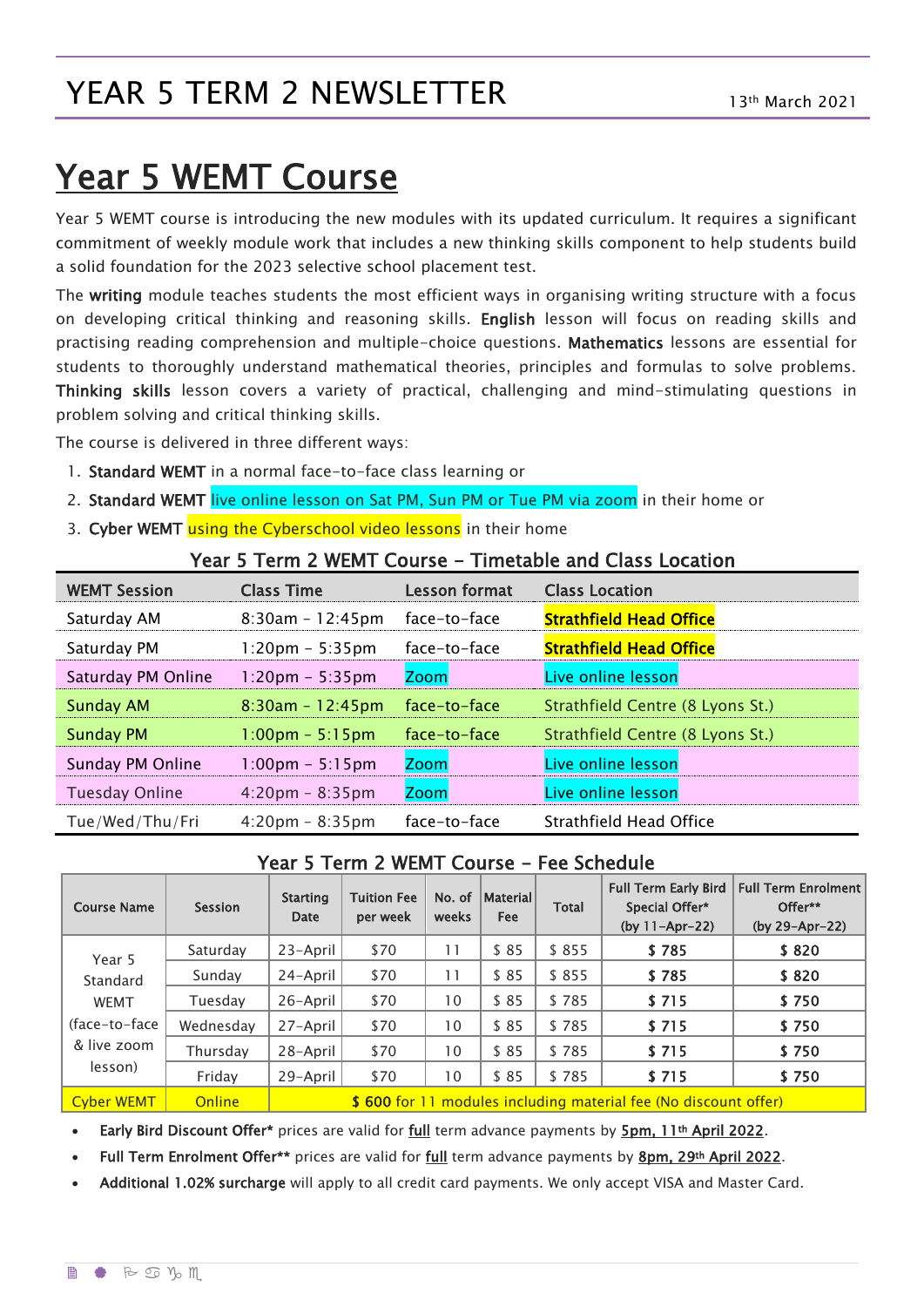# Guide to Cyberschool Services

Cyberschool is a special e-learning website hosted by Pre-Uni New College. It provides the extensive educational services to help students revise their entire work during the course period. Please utilise all available services it provides and maximise the learning outcome. Services vary depending on the course and each service is open for the specific period.

#### Module Answers

Each week's WEMT module answers are uploaded on Saturday and available until the last day of the next school holiday. You can find them under 'Material' menu at the top navigation bar. Please use the module answers after you made the first attempt to finish your homework module questions.

## Video Lessons

Every question in the main WEMT textbook is explained audibly in the video lessons. Click 'Video Lesson' menu at the top navigation bar and watch the lessons to review recent modules and reinforce concepts. Please note that each video lesson is available for the next three (3) weeks after it is uploaded on Saturday.

## S.O.Q

The S.O.Q (Special Online Quiz) is a series of quiz to measure students' understanding of the module topics taught. You can find the S.O.Q under 'My Test' menu at the top navigation bar. Four (4) quizzes open in Week 2, 4, 6 and 8 of the term. Each subject contains 10 questions, so it shouldn't take too much time. If you feel confident about the module contents, it's a good idea to impose a time limit (1 minute per question) when completing the quizzes.

## Vocabulary Test

Cyberschool is offering the weekly vocabulary tests during the term. To take the test, click 'My Test' menu at the navigation bar and go to 'Online Test' page. Building a strong vocabulary is critical as it improves all areas of communication. Students with high vocabulary skills tend to have high comprehension scores in English and thinking skills tests.

#### Supplementary Maths Homework

Year 5 WEMT students can access the Supplementary Maths homework questions on a weekly basis. You can find them from 'Online Test' menu under 'My Test' in the navigation bar.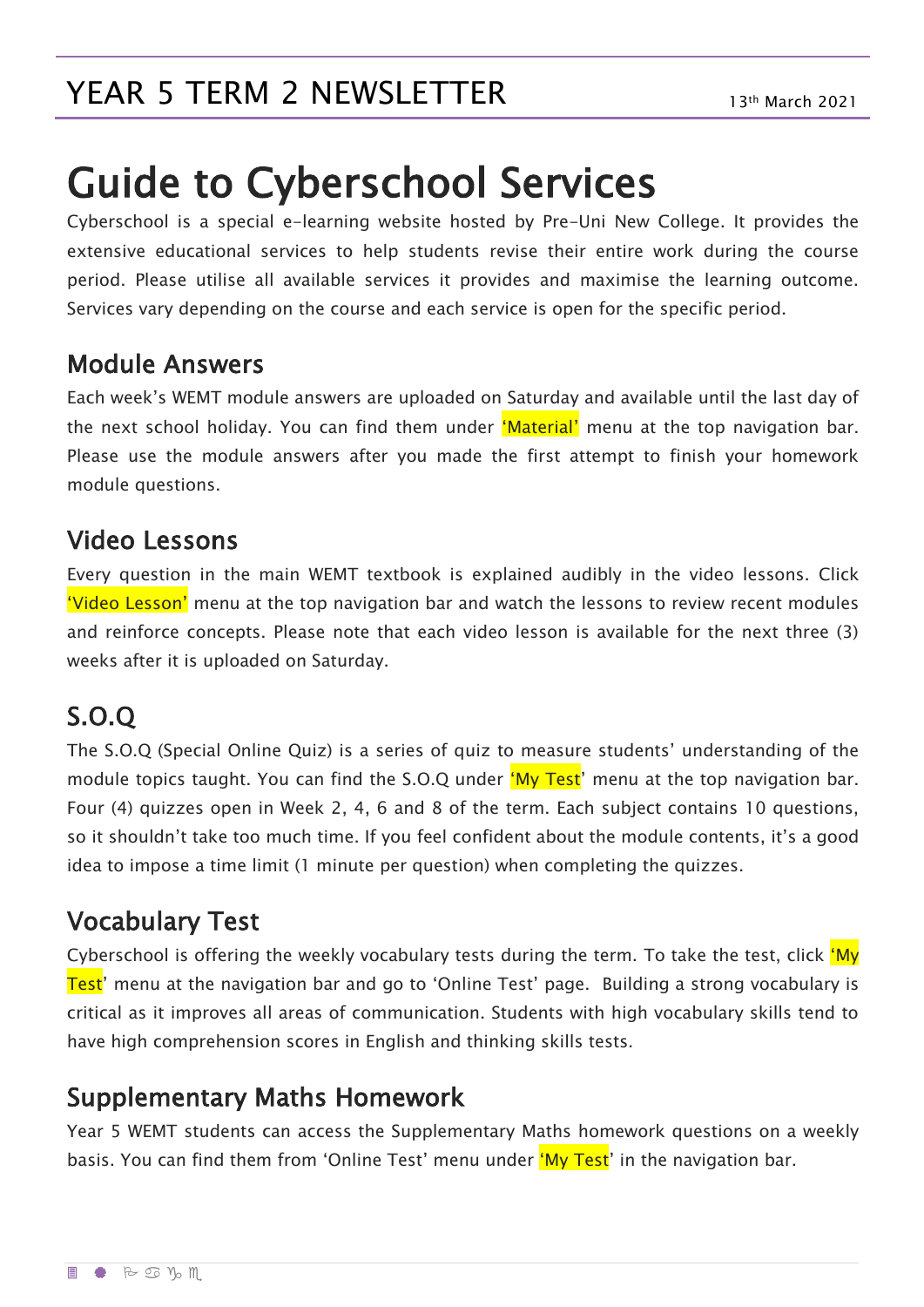## YEAR 5 TERM 2 NEWSLETTER

#### Maths & Thinking Skills Homework

Years 3-5 WEMT students can access the mathematical reasoning and thinking skills homework questions on a weekly basis. You can find them from 'Online Test' menu under 'My Test' in the navigation bar. Building a strong foundation in these skills is vital as it leads them to succeed in future selection tests - OC and selective high school placement tests. Please complete all available practice questions by the end of the term.

## Year 5 WEMT Rewriting

To support Year 5 WEMT students' writing activities more efficiently, Cyberschool provides the 'WEMT Writing' menu that allows them to submit their writing homework again for teacher's marking. Students learn how to complete the given writing module during writing (odd) weeks and submit the completed writing for teacher's marking. During the lesson (even) week, teacher will discuss more in-depth using the review module. Students then try again (rewriting) with the same task to get the 2nd feedback from their teacher for further improvement. To submit your writing, click 'My Test' menu at the navigation bar and go to 'Online Test' page.

#### Term Test

Students take the term test during week 8 of each term for assessment and subsequent reporting. To take the test, click 'My Test' menu at the navigation bar and go to 'Online Test' page. Students should revise all topics in the books in the weeks leading up to the Term Test. Parents will receive the term test reports at the end of the term that shows their child's total scores and rank as well as other information about the levels of achievement against specific competencies.

#### Term Test Review

Students can revise the maths, thinking skills term test questions they answered incorrectly during the first week of the next school holiday period. Students are encouraged to revise all questions it provides and build up a solid foundation before their next term's studies. The menu will appear under 'Test Review' menu of the navigation bar.

#### My Result

All your test results including term tests, weekly vocabulary test and MR/TS Homework are available to check from the My result page under 'My Page' menu during the course period. Click on your score to get the test report. Click on the correct answer to review the question.